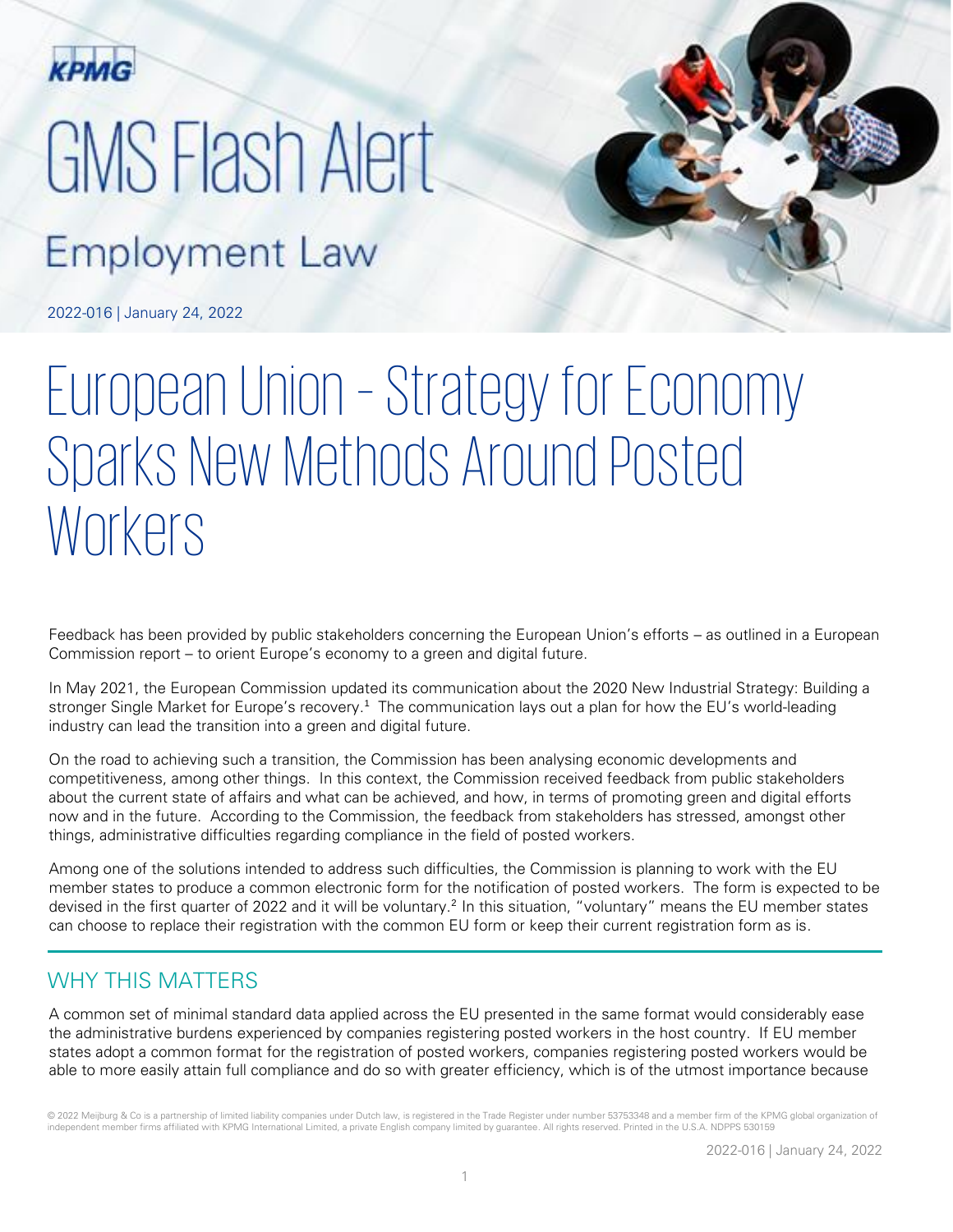## WHY THIS MATTERS continued

workers must be registered before their commencement of work in the host country. However, it should be noted that at this stage, even if a common form is developed, the requirements for registration will still vary according to the policies in each member state. Having said that, if the member states use a common form, as indicated above, this would have the effect of setting a minimum common standard for information required that would be presented in the same order in every member state, plus it would introduce a level of familiarity/recognition so that the users can recognise the form regardless of which member states they are registering in.

## **Background – Diversity of Practices and Policies Across the EU**

When an employer posts a worker to another EU member state to deliver services there temporarily, the employer must register the posted worker in the host country in addition to complying with employment law. It is a requirement that posted workers be registered and also that registration be completed before the commencement of work in the host country – the aforementioned requirements derive from an EU Directive.<sup>3</sup>

Every EU member state has implemented its own registration system and this has resulted in significant variations in how user-friendly each system is and how much information and documentation are required for each registration.

Some systems are fully digital, and they are connected to databases, which make the registration process less burdensome as compared with systems that operate manually, e.g., with forms in pdf. format that must be filed through an e-mail.

In addition to technical differences between the registration systems, the "lining up" of the data fields varies too. For instance, standard information about employer, employee, and host company is presented in various combinations, in various detail, and at different times in the registration process. This can create disruptions for the registering party that may have to sort through different documents repeatedly in order to find the requested information.

Furthermore, the registration obligation has a strict deadline; it must be completed before the commencement of work in the host country.

Sanctions for non-compliance with the registration obligation include financial fines. Reputational damage is also a risk. Each EU member state is responsible for setting and enforcing its own sanctions for non-compliance. So different noncompliance outcomes are met with different sanctions depending on the member state.

#### KPMG NOTE

To be compliant with the EU directives on posting of workers, employers must:

- fulfill their obligations under the employment law in effect in the competent country, e.g., working hours, remuneration, cost of travel and lodging, and
- carry out their registration obligation.

If the employer duly registers a posted worker in the host country but does not complying with remuneration requirements in the host country, the employer is not compliant with the rules on posting of workers and, consequently, can be sanctioned.

If (most) EU member states build their systems for registration of posted workers according to a similar set of

© 2022 Meijburg & Co is a partnership of limited liability companies under Dutch law, is registered in the Trade Register under number 53753348 and a member firm of the KPMG global organization of independent member firms affiliated with KPMG International Limited, a private English company limited by guarantee. All rights reserved. Printed in the U.S.A. NDPPS 530159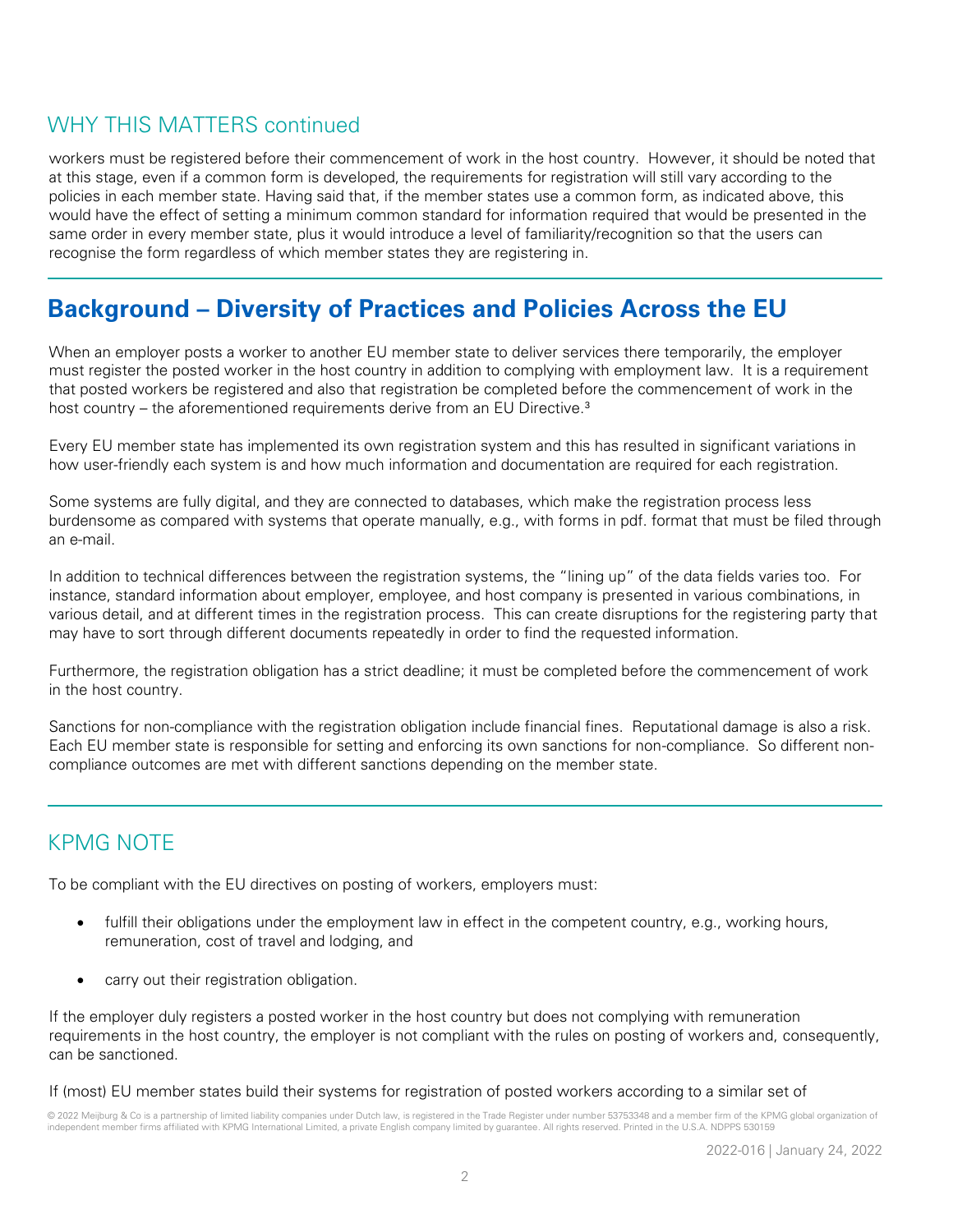### KPMG NOTE continued

minimal standards, it could possibly diminish the current level of complexity and risks around non-compliance.

However, something to take on board regarding the willingness of EU member states to alter their systems might be the costs associated with such alteration and how each country would react to those costs. Also, something to consider is whether some countries – but not others – are already in the process of updating their systems. For example, it can be expected that member states that are currently working on digitising or in any way upgrading their registration systems, would be more open to opting for a common electronic form for the notification of posted workers, while countries that do not have any current plans on changing the system might be less likely to opt for a common form. Regardless of how many member states opt for a common form, with a common set of data, national variations in the registration system will remain – but at least one step forward would be taken towards reducing administrative burdens.

Lastly, it should be noted that if this or any other complexity is to be simplified or modernised it is important that companies engage in a dialogue with their unions, national authorities, and the EU Commission. If you are in doubt how best to contribute to solving or changing a compliance procedure you can reach out to your adviser and outline your options for action.

### FOOTNOTES:

1 European Commission: Updating the 2020 New Industrial Strategy: Building a S[tronger Single Market for Europe's](https://ec.europa.eu/info/sites/default/files/communication-industrial-strategy-update-2020_en.pdf)  [Recovery,](https://ec.europa.eu/info/sites/default/files/communication-industrial-strategy-update-2020_en.pdf) Brussels, 5 May 2021, COM (2021) 350 final.

2 European Commission: Updating the 2020 New Industrial Strategy: Building a S[tronger Single Market for Europe's](https://ec.europa.eu/info/sites/default/files/communication-industrial-strategy-update-2020_en.pdf)  [Recovery,](https://ec.europa.eu/info/sites/default/files/communication-industrial-strategy-update-2020_en.pdf) Brussels, 5 May 2021, COM (2021) 350 final, pp. 8-10.

3 The European Parliament and the Council of the European Union: [Directive 2014/67/EU on the enforcement of](https://eur-lex.europa.eu/legal-content/en/ALL/?uri=CELEX:32014L0067)  [Directive 96/71/EC concerning the posting of workers in the framework of the provision of services and amending](https://eur-lex.europa.eu/legal-content/en/ALL/?uri=CELEX:32014L0067)  [Regulation \(EU\) No 1024/2012 on administrative cooperation through the IMI Regulation,](https://eur-lex.europa.eu/legal-content/en/ALL/?uri=CELEX:32014L0067) 15 May 2014.

\* \* \* \*

© 2022 Meijburg & Co is a partnership of limited liability companies under Dutch law, is registered in the Trade Register under number 53753348 and a member firm of the KPMG global organization of independent member firms affiliated with KPMG International Limited, a private English company limited by guarantee. All rights reserved. Printed in the U.S.A. NDPPS 530159